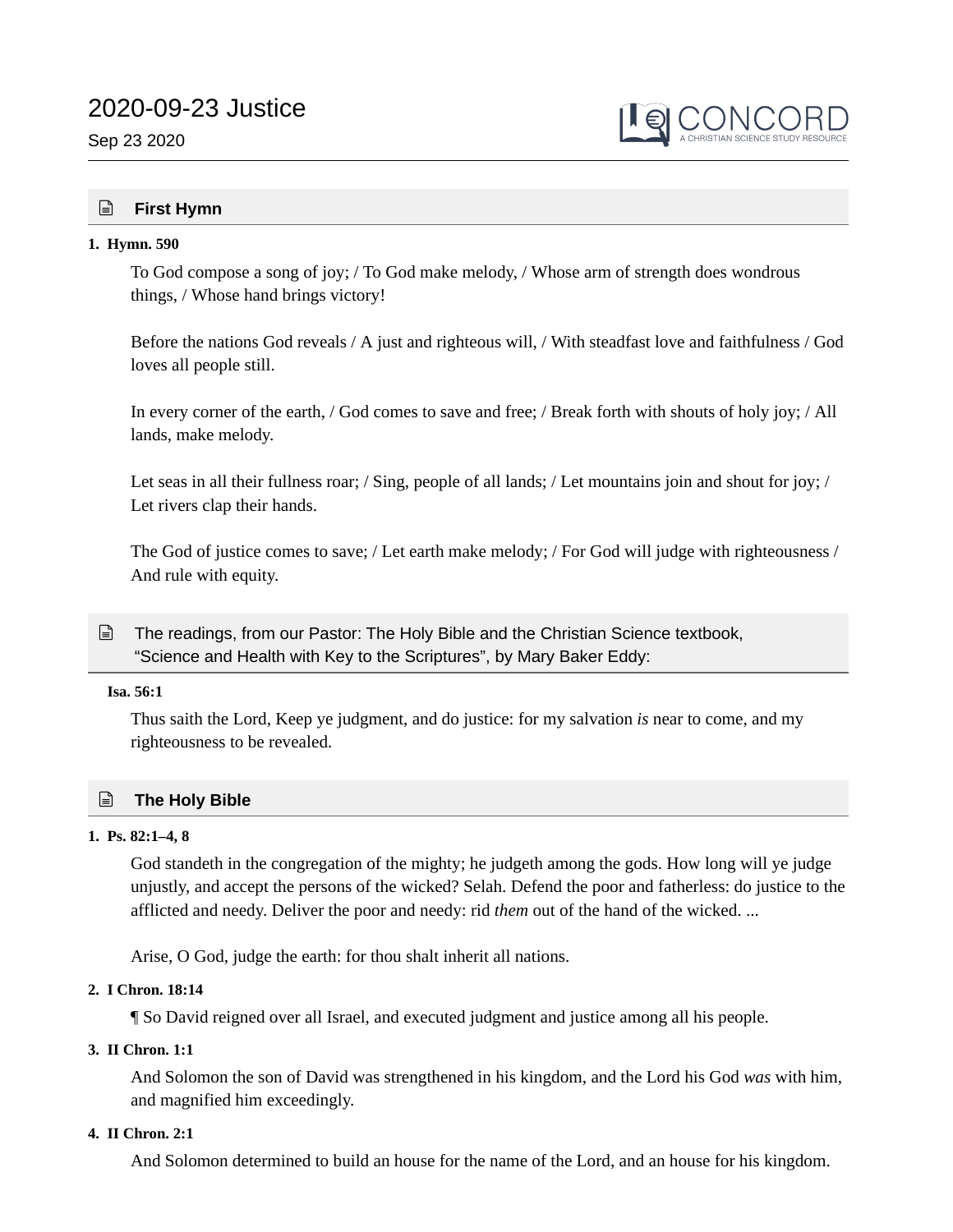#### **5. II Chron. 9:3, 5 she, 8**

And when the queen of Sheba had seen the wisdom of Solomon, and the house that he had built, ...

... she said to the king, *It was* a true report which I heard in mine own land of thine acts, and of thy wisdom: ...

Blessed be the Lord thy God, which delighted in thee to set thee on his throne, *to be* king for the Lord thy God: because thy God loved Israel, to establish them for ever, therefore made he thee king over them, to do judgment and justice.

## **6. Prov. 1:1–3, 5, 7–10, 15–17, 20–23**

The proverbs of Solomon the son of David, king of Israel; To know wisdom and instruction; to perceive the words of understanding; To receive the instruction of wisdom, justice, and judgment, and equity; ...

A wise *man* will hear, and will increase learning; and a man of understanding shall attain unto wise counsels: ...

... ¶ The fear of the Lord *is* the beginning of knowledge: *but* fools despise wisdom and instruction. My son, hear the instruction of thy father, and forsake not the law of thy mother: For they *shall be* an ornament of grace unto thy head, and chains about thy neck. ¶ My son, if sinners entice thee, consent thou not. ...

My son, walk not thou in the way with them; refrain thy foot from their path: For their feet run to evil, and make haste to shed blood. Surely in vain the net is spread in the sight of any bird. ...

... ¶ Wisdom crieth without; she uttereth her voice in the streets: She crieth in the chief place of concourse, in the openings of the gates: in the city she uttereth her words, *saying,* How long, ye simple ones, will ye love simplicity? and the scorners delight in their scorning, and fools hate knowledge? Turn you at my reproof: behold, I will pour out my spirit unto you, I will make known my words unto you.

## **7. Prov. 21:2–5, 21**

Every way of a man *is* right in his own eyes: but the Lord pondereth the hearts. To do justice and judgment *is* more acceptable to the Lord than sacrifice. An high look, and a proud heart, *and* the plowing of the wicked, *is* sin. The thoughts of the diligent *tend* only to plenteousness; but of every one *that is* hasty only to want. ...

He that followeth after righteousness and mercy findeth life, righteousness, and honour.

# **8. Jer. 23:5, 6**

¶ Behold, the days come, saith the Lord, that I will raise unto David a righteous Branch, and a King shall reign and prosper, and shall execute judgment and justice in the earth. In his days Judah shall be saved, and Israel shall dwell safely: and this *is* his name whereby he shall be called, THE LORD OUR RIGHTEOUSNESS.

# **9. Isa. 9:2, 6 (to 2nd :), 7**

The people that walked in darkness have seen a great light: they that dwell in the land of the shadow of death, upon them hath the light shined. ...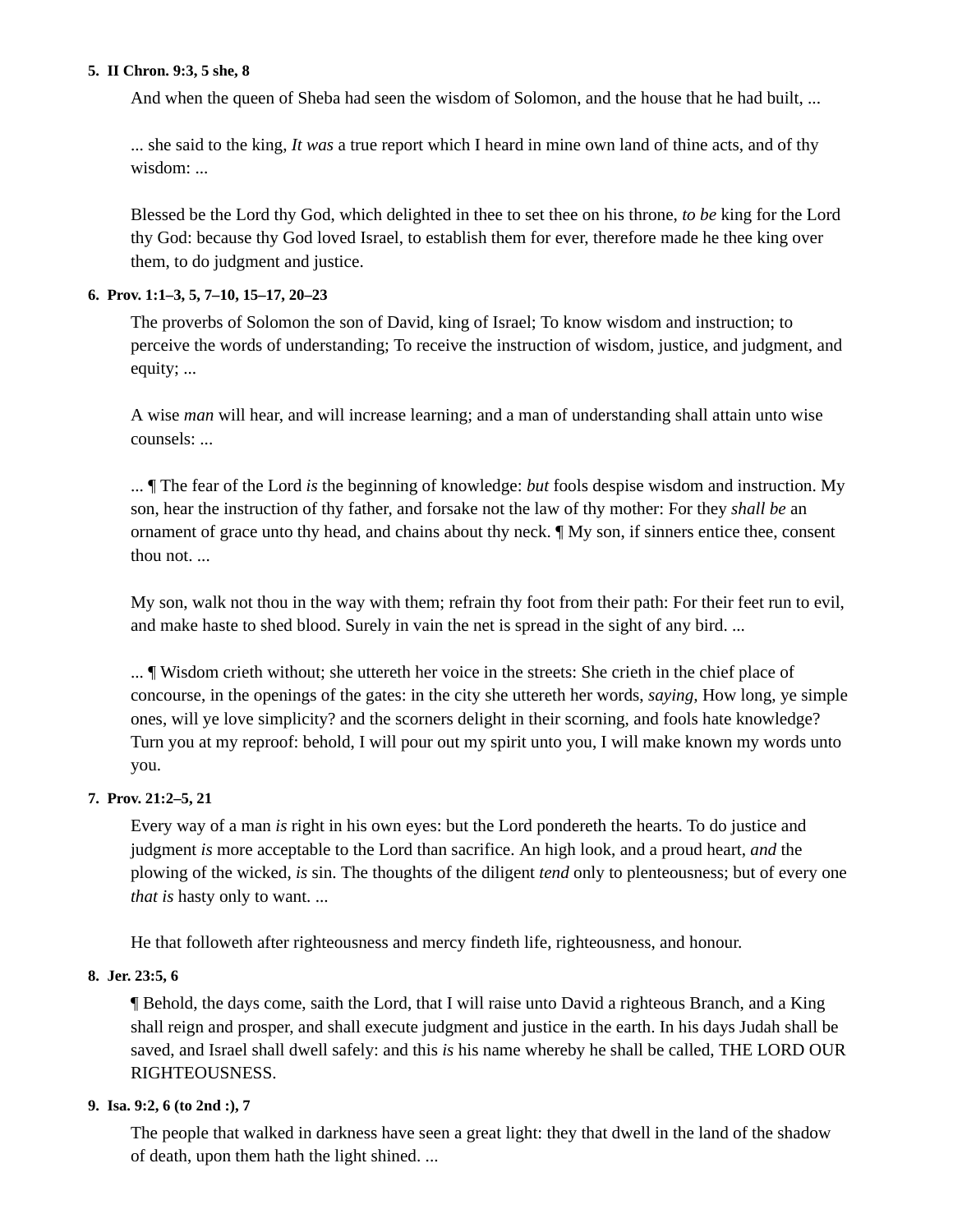For unto us a child is born, unto us a son is given: and the government shall be upon his shoulder: ...

Of the increase of *his* government and peace *there shall be* no end, upon the throne of David, and upon his kingdom, to order it, and to establish it with judgment and with justice from henceforth even for ever. The zeal of the Lord of hosts will perform this.

#### **10. Luke 4:14, 15, 17–19, 21**

¶ And Jesus returned in the power of the Spirit into Galilee: and there went out a fame of him through all the region round about. And he taught in their synagogues, being glorified of all. ...

And there was delivered unto him the book of the prophet Esaias. And when he had opened the book, he found the place where it was written, The Spirit of the Lord *is* upon me, because he hath anointed me to preach the gospel to the poor; he hath sent me to heal the brokenhearted, to preach deliverance to the captives, and recovering of sight to the blind, to set at liberty them that are bruised, To preach the acceptable year of the Lord. ...

And he began to say unto them, This day is this scripture fulfilled in your ears.

## **11. Matt. 6:25, 31–33**

Therefore I say unto you, Take no thought for your life, what ye shall eat, or what ye shall drink; nor yet for your body, what ye shall put on. Is not the life more than meat, and the body than raiment? ...

Therefore take no thought, saying, What shall we eat? or, What shall we drink? or, Wherewithal shall we be clothed? (For after all these things do the Gentiles seek:) for your heavenly Father knoweth that ye have need of all these things. But seek ye first the kingdom of God, and his righteousness; and all these things shall be added unto you.

## **12. Ps. 89:8, 11, 13–16**

O Lord God of hosts, who *is* a strong Lord like unto thee? or to thy faithfulness round about thee? ...

The heavens *are* thine, the earth also *is* thine: *as for* the world and the fulness thereof, thou hast founded them. ...

Thou hast a mighty arm: strong is thy hand, *and* high is thy right hand. Justice and judgment *are* the habitation of thy throne: mercy and truth shall go before thy face. Blessed *is* the people that know the joyful sound: they shall walk, O Lord, in the light of thy countenance. In thy name shall they rejoice all the day: and in thy righteousness shall they be exalted.

## **Science and Health**

## **1. SH 465:8–1**

Question. — What is God?

Answer. — God is incorporeal, divine, supreme, infinite Mind, Spirit, Soul, Principle, Life, Truth, Love.

Question. — Are these terms synonymous?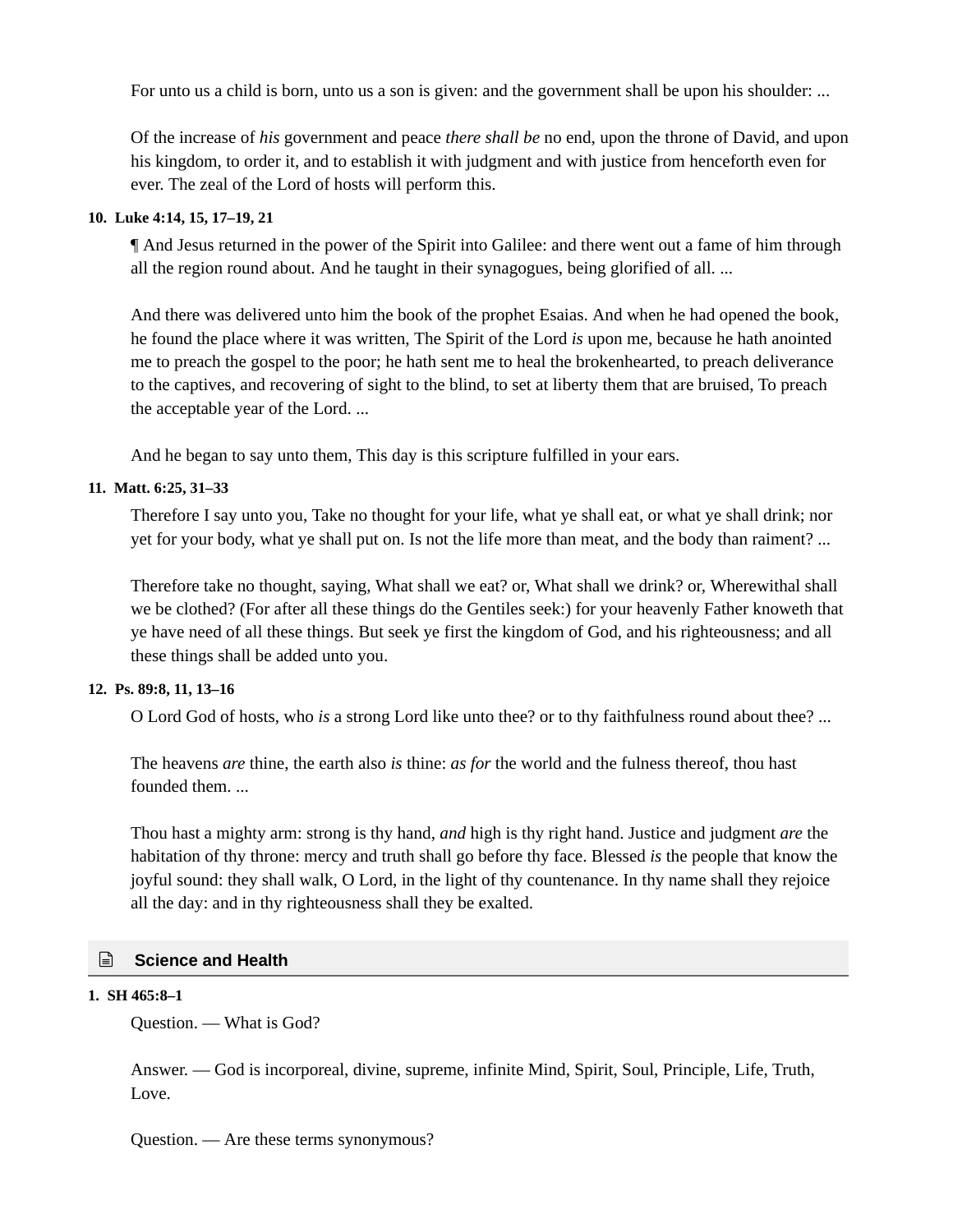Answer. — They are. They refer to one absolute God. They are also intended to express the nature, essence, and wholeness of Deity. The attributes of God are justice, mercy, wisdom, goodness, and so on.

Question. — Is there more than one God or Principle?

Answer. — There is not. Principle and its idea is one, and this one is God, omnipotent, omniscient, and omnipresent Being, and His reflection is man and the universe.

#### **2. SH 18:3–9**

Jesus of Nazareth taught and demonstrated man's oneness with the Father, and for this we owe him endless homage. His mission was both individual and collective. He did life's work aright not only in justice to himself, but in mercy to mortals, — to show them how to do theirs, but not to do it for them nor to relieve them of a single responsibility. Divine oneness

#### **3. SH 5:30–32**

We should follow our divine Exemplar, and seek the destruction of all evil works, error and disease included. Diabolism destroyed

## **4. SH 11:22–27**

We know that a desire for holiness is requisite in order to gain holiness; but if we desire holiness above all else, we shall sacrifice everything for it. We must be willing to do this, that we may walk securely in the only practical road to holiness. Desire for holiness

#### **5. SH 15:18–20**

We must resolve to take up the cross, and go forth with honest hearts to work and watch for wisdom, Truth, and Love.

## **6. SH 6:17–18**

"God is Love." More than this we cannot ask, higher we cannot look, farther we cannot go.

## **7. SH 467:1–13**

Question. — What are the demands of the Science of Soul?

Answer. — The first demand of this Science is, "Thou shalt have no other gods before me." This *me* is Spirit. Therefore the command means this: Thou shalt have no intelligence, no life, no substance, no truth, no love, but that which is spiritual. The second is like unto it, "Thou shalt love thy neighbor as thyself." It should be thoroughly understood that all men have one Mind, one God and Father, one Life, Truth, and Love. Mankind will become perfect in proportion as this fact becomes apparent, war will cease and the true brotherhood of man will be established. Two chief commands

#### **8. SH 64:2**

Our forefathers exercised their faith in the direction taught by the Apostle James, when he said: "Pure religion and undefiled before God and the Father, is this, To visit the fatherless and widows in their affliction, and to keep himself unspotted from the world."

#### **9. SH 224:22, 29–22**

A higher and more practical Christianity, demonstrating justice and meeting the needs of mortals in sickness and in health, stands at the door of this age, knocking for admission. Will you open or close the door upon this angel visitant, who cometh in the quiet of meekness, as he came of old to the patriarch at noonday?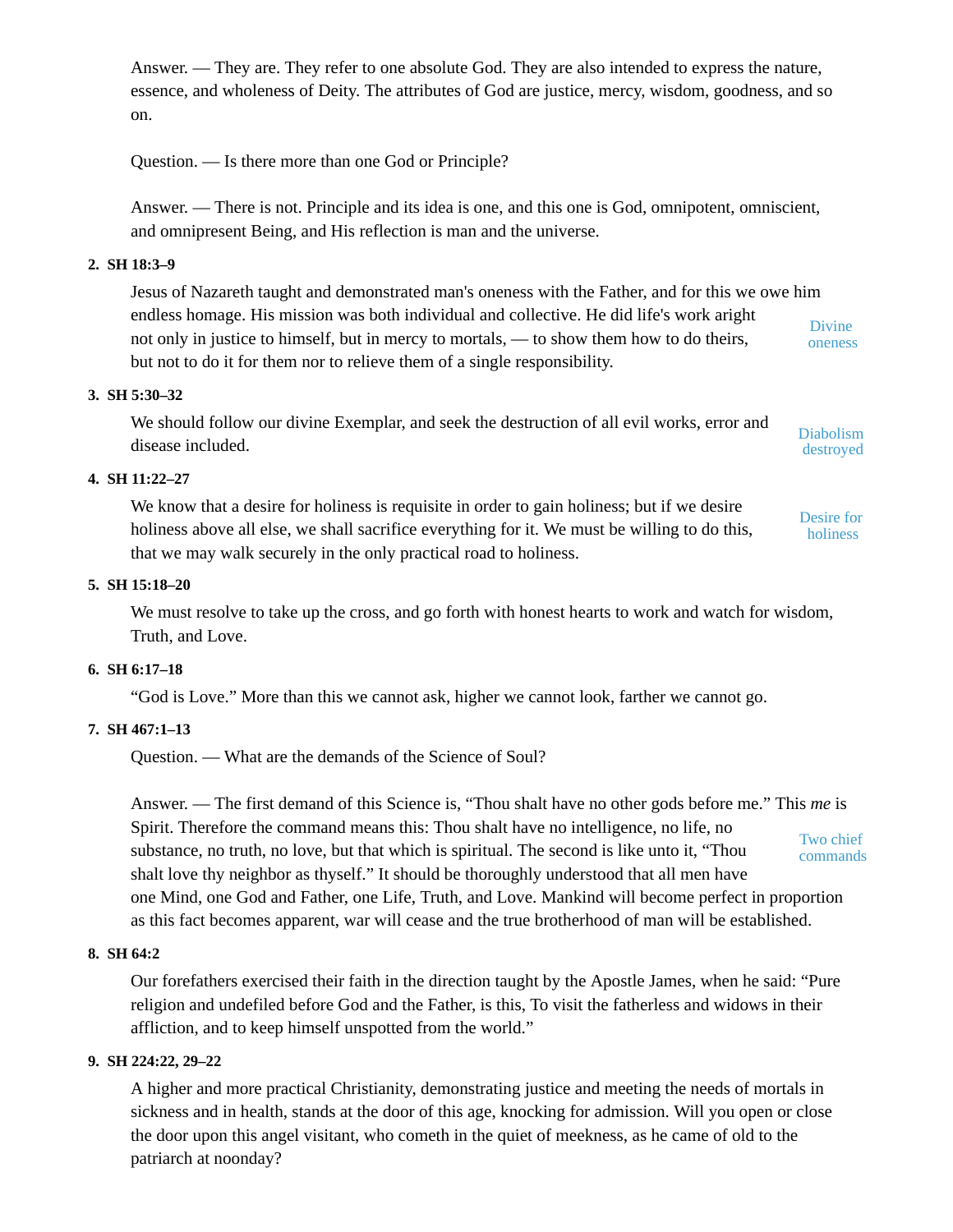... The power of God brings deliverance to the captive. No power can withstand divine Love. What is this supposed power, which opposes itself to God? Whence cometh it? What is it that binds man with iron shackles to sin, sickness, and death? Whatever enslaves man is opposed to the divine government. Truth makes man free.

**Mental** emancipation

You may know when first Truth leads by the fewness and faithfulness of its followers. Thus it is that the march of time bears onward freedom's banner. The powers of this world will fight, and will command their sentinels not to let truth pass the guard until it subscribes to their systems; but Science, heeding not the pointed bayonet, marches on. There is always some tumult, but there is a rallying to truth's standard. Truth's ordeal

The history of our country, like all history, illustrates the might of Mind, and shows human power to be proportionate to its embodiment of right thinking. A few immortal sentences, breathing the omnipotence of divine justice, have been potent to break despotic fetters and abolish the whipping-post and slave market; but oppression neither went down in blood, nor did the breath of freedom come from the cannon's mouth. Love is the liberator. Immortal sentences

#### **10. SH 454:18–23**

Love inspires, illumines, designates, and leads the way. Right motives give pinions to thought, and strength and freedom to speech and action. Love is priestess at the altar of Truth. Wait patiently for divine Love to move upon the waters of mortal mind, and form the perfect concept.

#### **11. SH 248:12–9**

The sculptor turns from the marble to his model in order to perfect his conception. We are all sculptors, working at various forms, moulding and chiseling thought. What is the model before mortal mind? Is it imperfection, joy, sorrow, sin, suffering? Have you accepted the mortal model? Are you reproducing it? Then you are haunted in your work by vicious sculptors and hideous forms. Do you not hear from all mankind of the imperfect model? The world is holding it before your gaze continually. The result is that you are liable to follow those lower patterns, limit your life-work, and adopt into your experience the angular outline and deformity of matter models. Mental sculpture

To remedy this, we must first turn our gaze in the right direction, and then walk that way. We must form perfect models in thought and look at them continually, or we shall never carve them out in grand and noble lives. Let unselfishness, goodness, mercy, justice, health, holiness, love — the kingdom of heaven — reign within us, and sin, disease, and death will diminish until they finally disappear. **Perfect** models

Let us accept Science, relinquish all theories based on sense-testimony, give up imperfect models and illusive ideals; and so let us have one God, one Mind, and that one perfect, producing His own models of excellence.

Let the "male and female" of God's creating appear. Let us feel the divine energy of Spirit, bringing us into newness of life and recognizing no mortal nor material power as able to destroy. Let us rejoice that we are subject to the divine "powers that be." Renewed selfhood